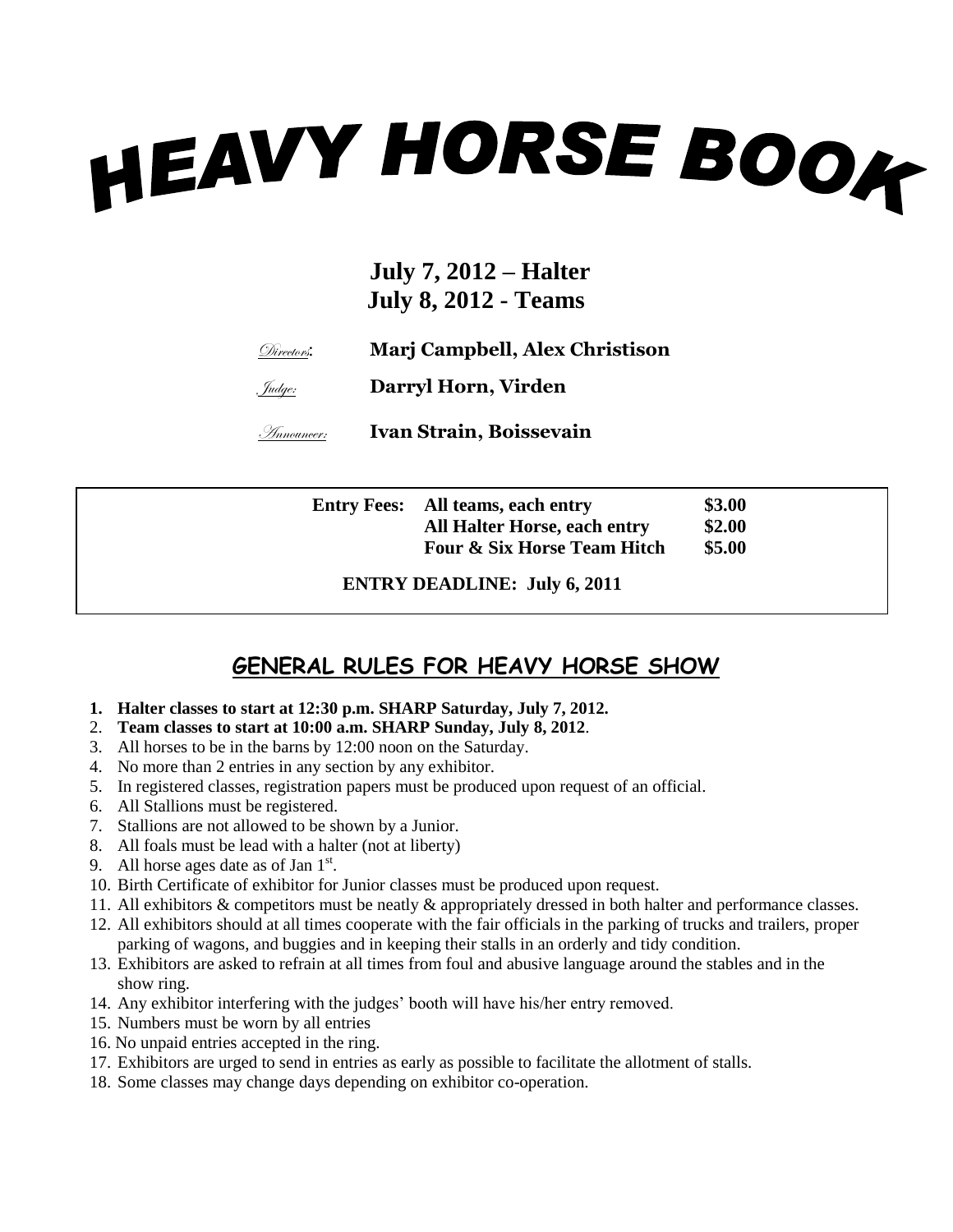# **\*Classes 1 & 2 To Alternate\***

# **\*Class 1 – CLYDESDALES\***

\*\* Please indicate number of animals entering \*\* **Prize money for this class: \$20 \$15 \$10 \$8**

- 1. Stallion Yearling, 2 year old, 3 year old
- 2. Brood Mare with foal at side
- 3. Foal of calendar year
- 4. Yearling Filly
- 5. Filly  $-3$  years and under
- 6. Yeld Mare 4 years and over

#### **CHAMPION STALLION CHAMPION MARE**

# **\*Class 2 – PERCHERONS & BELGIANS\***

\*\* Please indicate number of animals entering \*\* **Prize money for this class: \$20 \$15 \$10 \$8**

- 1. Stallion Yearling, 2 year old, 3 year old
- 2. Brood Mare with foal at side
- 3. Foal of calendar year
- 4. Yearling Filly
- 5. Filly  $-3$  years old and under
- 6. Yeld Mare 4 years and over

#### **CHAMPION STALLION**

**CHAMPION MARE**

**Halter donated by Marj Campbell**

# **\*Class 3 – DRAFT & AGRICULTURAL GRADE MARE OR GELDING\***

#### **(Open to Percherons, Belgians and Clydesdales)**

\*\* Please indicate number of animals entering \*\* **Prize money for this class: \$20 \$15 \$10 \$8**

- 1. Brood Mare with foal at side
- 2. Foal of calendar year
- 3. Filly  $-3$  years and under
- 4. Gelding  $-3$  years and under
- 5. Agricultural Yeld Mare or Gelding
- 6. Draft Yeld Mare or Gelding

#### **Halter donated by Meyers Lawn Care**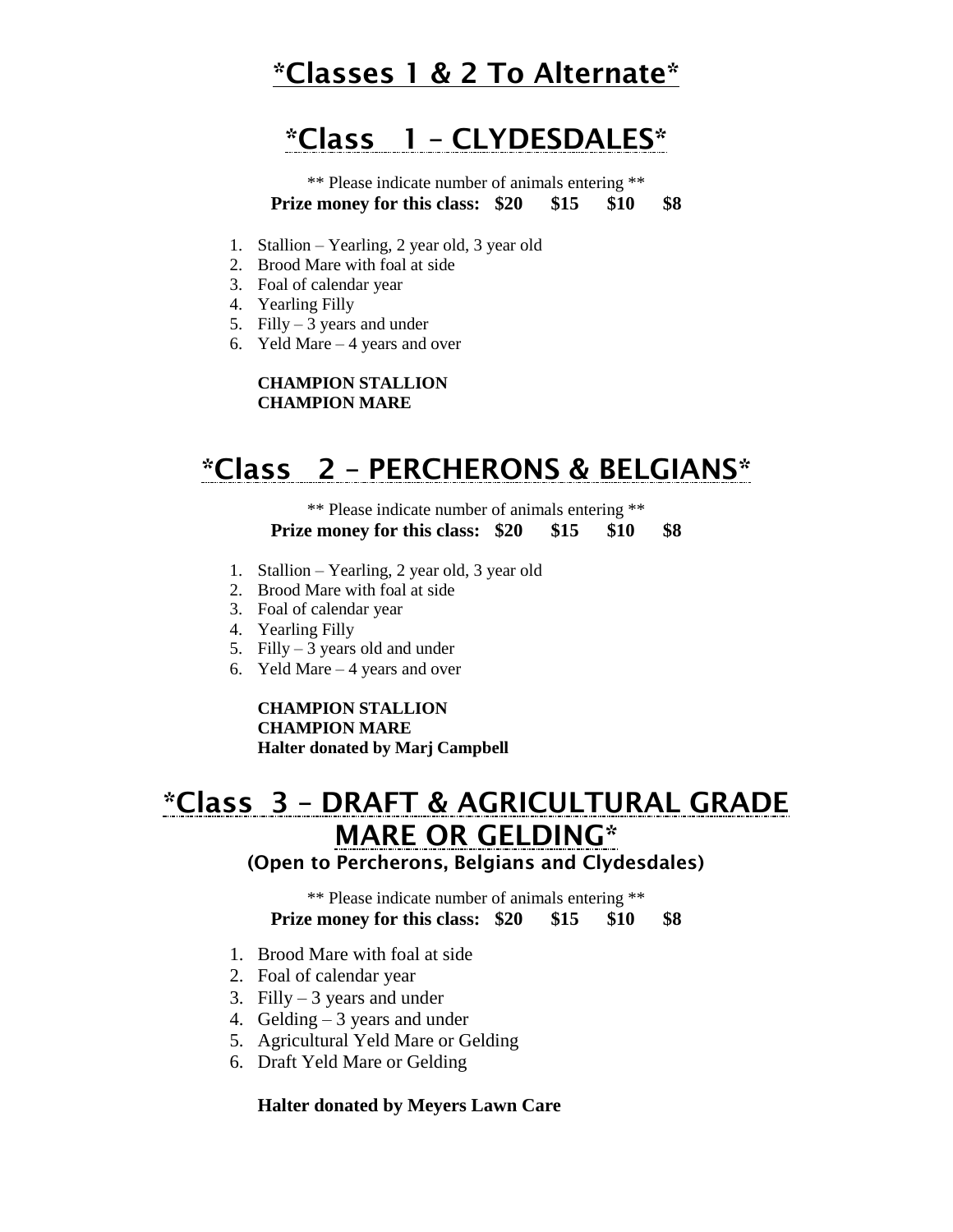# **\*Class 4 – GENERAL PURPOSE\***

\*\* Please indicate number of animals entering \*\*

| 1. Brood Mare with foal at side                |  |  | \$20 | 15 | 10 | 8  |
|------------------------------------------------|--|--|------|----|----|----|
| 2. Foal of calendar year                       |  |  | \$20 | 15 | 10 | 8  |
| 3. Filly or Gelding $-3$ years & under.        |  |  | \$20 | 15 | 10 | 8  |
| 4. Yeld Mare or Gelding $-4$ years & over.     |  |  | \$20 | 15 | 10 | 8  |
| 5. Mare or Gelding – Farm Chunk type           |  |  | \$20 | 15 | 10 | 8  |
| 6. Best shown Heavy Horse on the line          |  |  |      |    |    |    |
| by any boy or girl, 16 years $&$ under         |  |  | \$20 | 15 | 10 | 8  |
| 7. Top Showmanship – age 13 $&$ under          |  |  | \$20 | 15 | 10 | 8  |
| 8. Top Showmanship – ages $14 - 18$            |  |  | \$20 | 15 | 10 | 8  |
| 9. Best Draft Mare & Foal, registered or grade |  |  |      |    |    |    |
| Open to all breeds, Mare & Foal considered     |  |  |      | 40 | 30 | 20 |
|                                                |  |  |      |    |    |    |

#### **CHAMPION GRADE MARE OR GELDING, ALL CLASSES All first place winners Glenn Campbell Memorial**

### **Sunday, July 3, 2011**

# **\*Class 5 – TEAMS\***

| 1. Best dressed, groomed & mannered team                           |             |    |    |    |    |
|--------------------------------------------------------------------|-------------|----|----|----|----|
| Alex & Lynn Christison Trophy                                      | \$80        | 70 | 60 | 50 | 40 |
| 2. Team of 3 year olds & under                                     |             |    |    |    |    |
| Any breed hitched to wagon.                                        | \$40        | 30 | 25 | 20 | 15 |
| 3. Lady's Single Heavy Horse                                       |             |    |    |    |    |
| Hitched to a cart or light 4 wheeled wagon                         | <b>\$40</b> | 30 | 25 | 20 | 15 |
| 4. Top Junior Cart Driver – 13 years & under**                     | \$40        | 30 | 25 | 20 | 15 |
| 5. Top Junior Cart Driver – ages $14 - 18$ **                      | \$40        | 30 | 25 | 20 | 15 |
| 6. Lady's Driving – Driving a heavy horse team                     | \$40        | 30 | 25 | 20 | 15 |
| 7. Jody Strain Memorial Special                                    | \$40        | 30 | 25 | 20 | 15 |
| <b>Presented by Bob &amp; Betty Strain</b>                         |             |    |    |    |    |
| Best Driven Heavy Horse Team by a boy or girl, 13 & under, no whip |             |    |    |    |    |

**\*\*Must be in proper age group**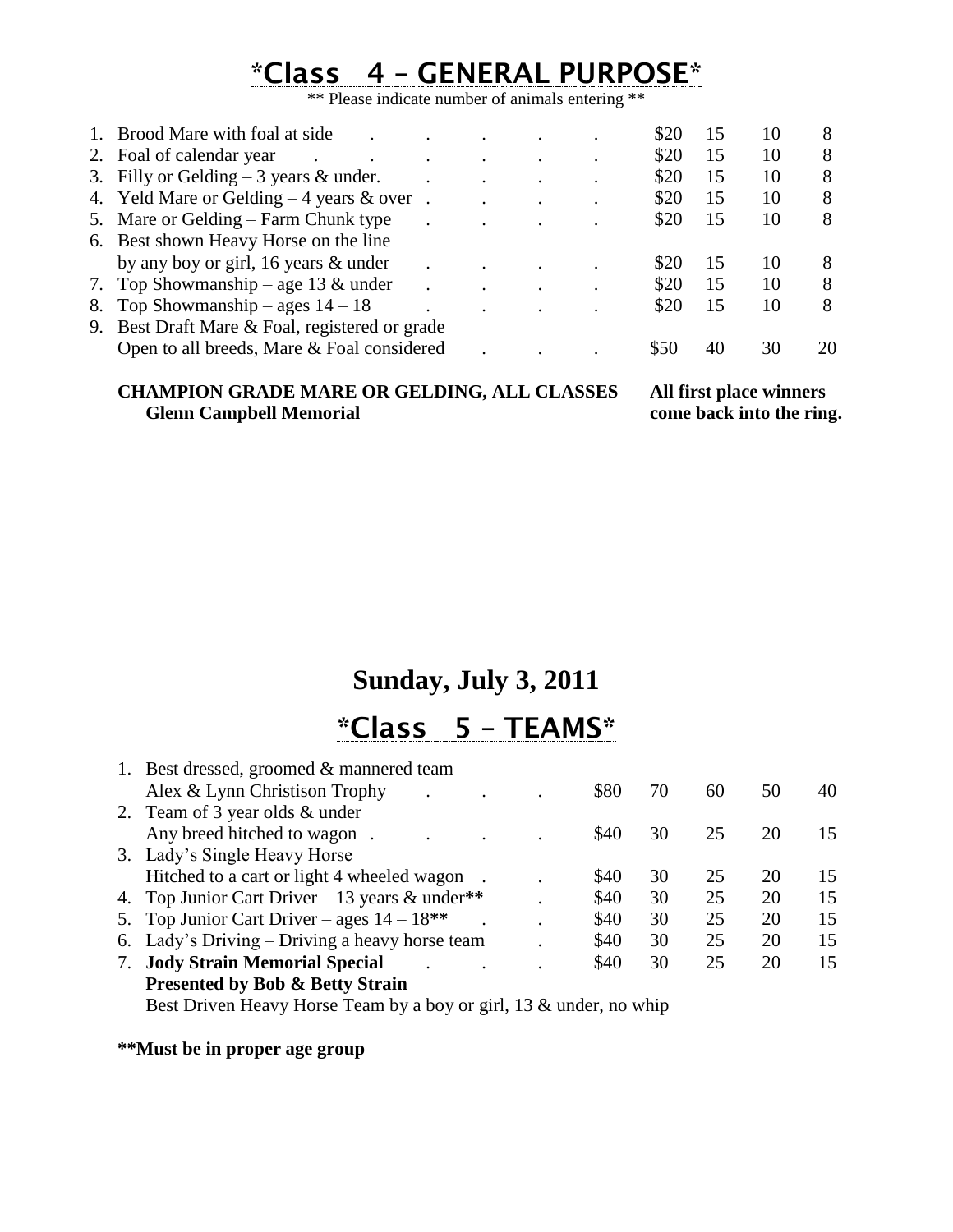# **Sunday, July 3, 2011 10:00 AM sharp**

# **\*Class 5 – TEAMS\***

| 8. Best Driver Heavy Horse Team by a boy or girl,                                                                                                                                                                                                                                                                                                |       |     |    |    |    |
|--------------------------------------------------------------------------------------------------------------------------------------------------------------------------------------------------------------------------------------------------------------------------------------------------------------------------------------------------|-------|-----|----|----|----|
| Ages $14 - 18$                                                                                                                                                                                                                                                                                                                                   | \$40  | 30  | 25 | 20 | 15 |
| 9. Team of Registered Mares to Wagon – open to all breeds                                                                                                                                                                                                                                                                                        | \$40  | 30  | 25 | 20 | 15 |
| 10. General Purpose Team to a wagon.                                                                                                                                                                                                                                                                                                             | \$40  | 30  | 25 | 20 | 15 |
| 11. Farm Chunk Team to a wagon                                                                                                                                                                                                                                                                                                                   | \$40  | 30  | 25 | 20 | 15 |
| 12. Agricultural Team to a wagon – Open to any breed.                                                                                                                                                                                                                                                                                            | \$40  | 30  | 25 | 20 | 15 |
| 13. Heavy Draft Team to a wagon – Open to any breed.                                                                                                                                                                                                                                                                                             | \$40  | 30  | 25 | 20 | 15 |
| <b>BEST TEAM OF HEAVY HORSES ON THE GROUNDS</b><br>(includes $1st$ place winners from Class 5 Section 8 to 13)<br><b>Plaque donated by Bob &amp; Betty Strain</b>                                                                                                                                                                                |       |     |    |    |    |
| 14. Unicorn Hitch.                                                                                                                                                                                                                                                                                                                               | \$60  | 50  | 30 | 20 | 15 |
| 15. Four Horse Team – Tandem to a wagon<br>$\mathbf{W}^{(1)}$ on $\mathbf{M}$ of $\mathbf{M}$ is $\mathbf{M}$ in $\mathbf{M}$ in $\mathbf{M}$ is $\mathbf{M}$ in $\mathbf{M}$ in $\mathbf{M}$ is $\mathbf{M}$ in $\mathbf{M}$ in $\mathbf{M}$ is $\mathbf{M}$ in $\mathbf{M}$ in $\mathbf{M}$ is $\mathbf{M}$ in $\mathbf{M}$ in $\mathbf{M}$ is | \$200 | 150 | 75 | 60 | 50 |

**Wib & Margaret Strain Memorial Special** 16. Six Horse Team – Tandem to Wagon, owned by 1 or 2 exhibitors . . . . . . . . \$250 200 150 120 100 **Plaque donated by Pine Creek Percherons – Brett & Karen Campbell**